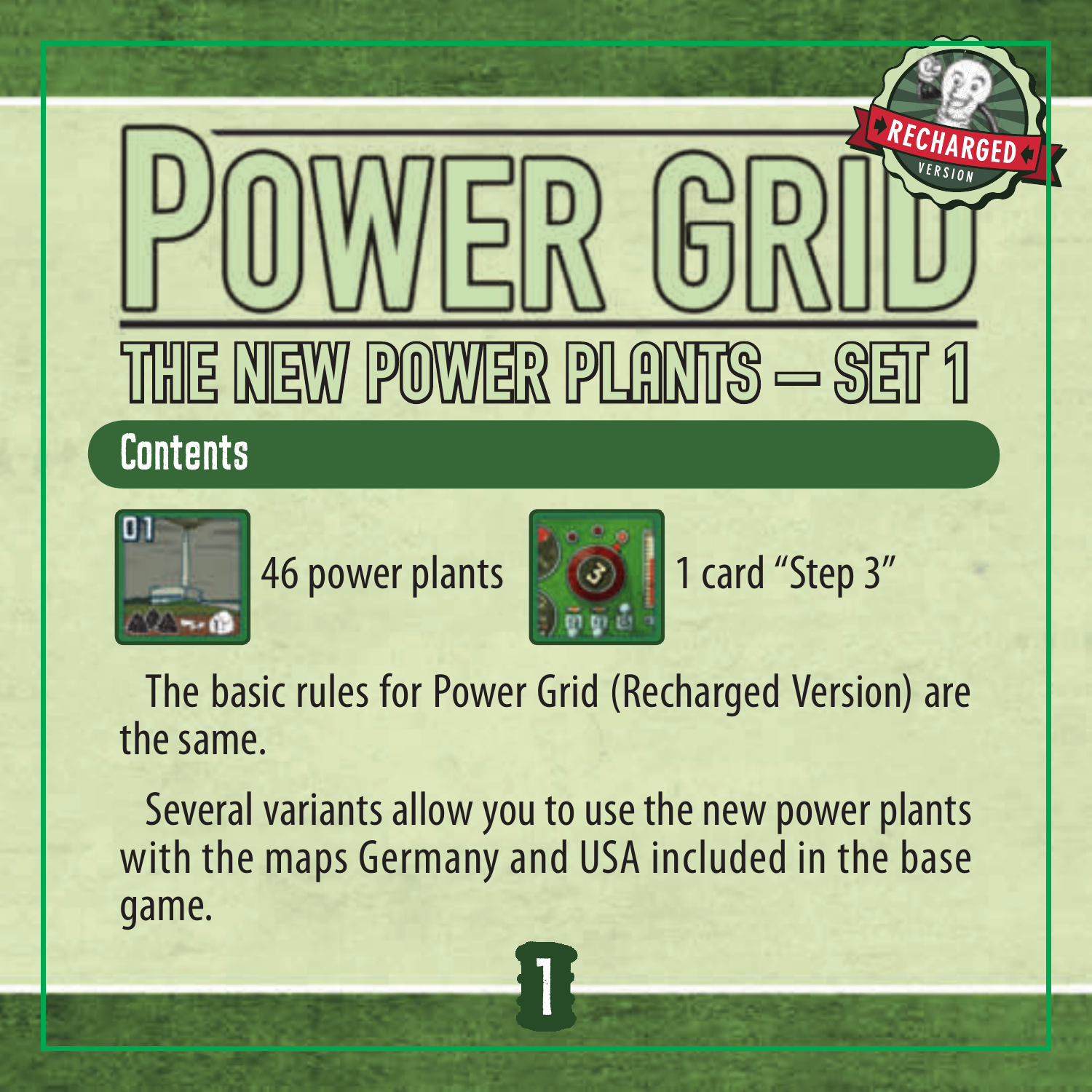# Variant 1: Power Grid with the new power plants

# Game preparation

Play Power Grid with the new power plants from this expansion, which replace the power plants of the base game. Remove the new power plants 52, 54, 57, 60 from the deck, and place them back in the box.

Prepare the power plant market as follows: shuffle the power plants with a plug on the back (the power plants 01–16). Draw 8 cards and sort them in ascending order, so the 4 smallest power plants are in ascending order in the top row (the current market), and the other 4 are in ascending order in the bottom row (the future market).

Afterward, prepare the power plant deck as explained in the base game.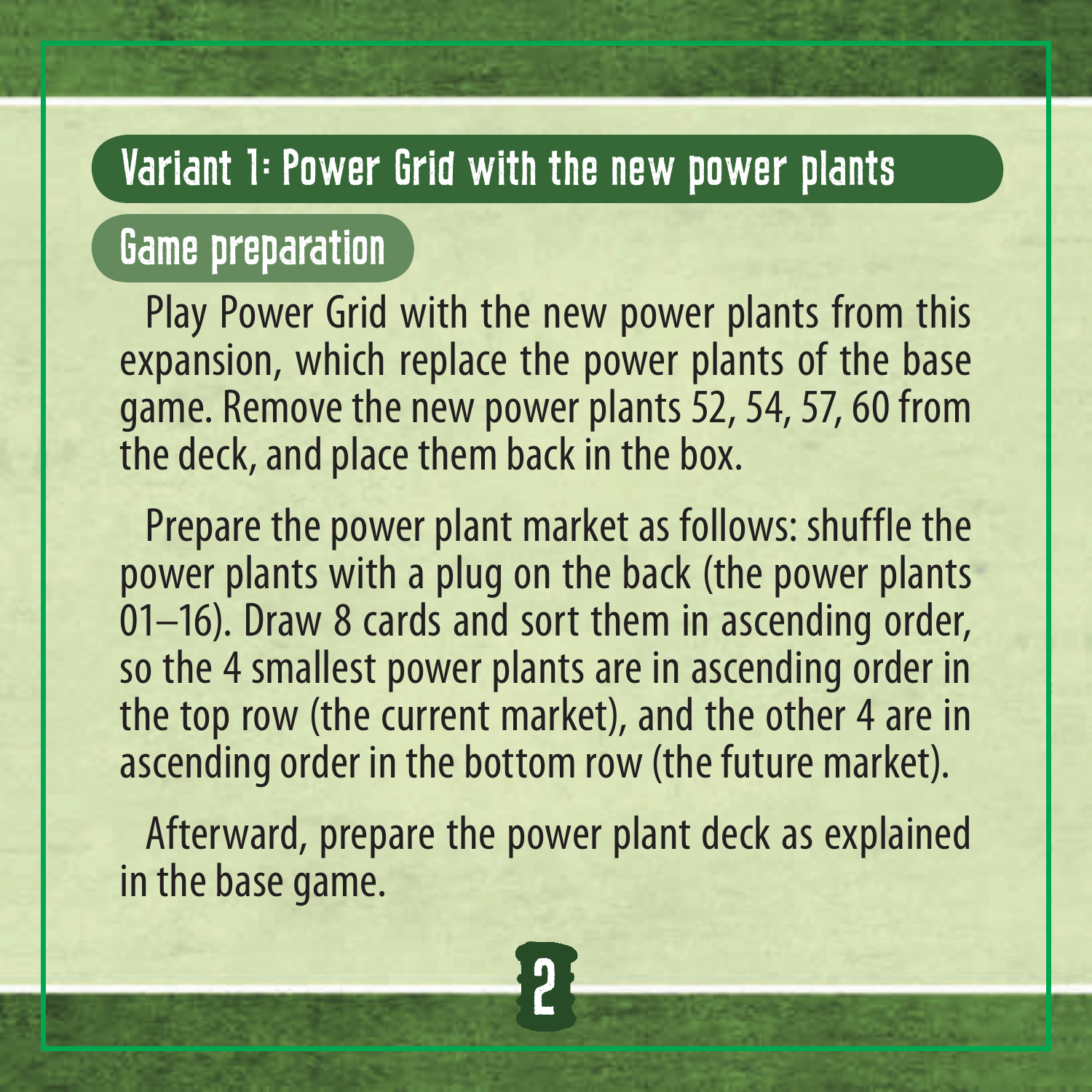# Variant 2: Power Grid with both power plant decks

# Game preparation

Play Power Grid with a shuffled deck that includes the new power plants from this expansion combined with the power plants from the base game. Remove the new power plants 52, 54, 57, 60. Also, remove the power plants 16, 17, 18, and the card "Step 3" from the base game.

Prepare the power plant market as follows: shuffle all power plants with a plug on the back (the power plants 03–15 from the base game and this expansion). Draw power plants one at a time. Remove the first power plant of each number (it is a fake) and place them next to the game board in a separate area for unused power plants. Place the second power plant of each number (it is the original) into the market until there are 8 power plants in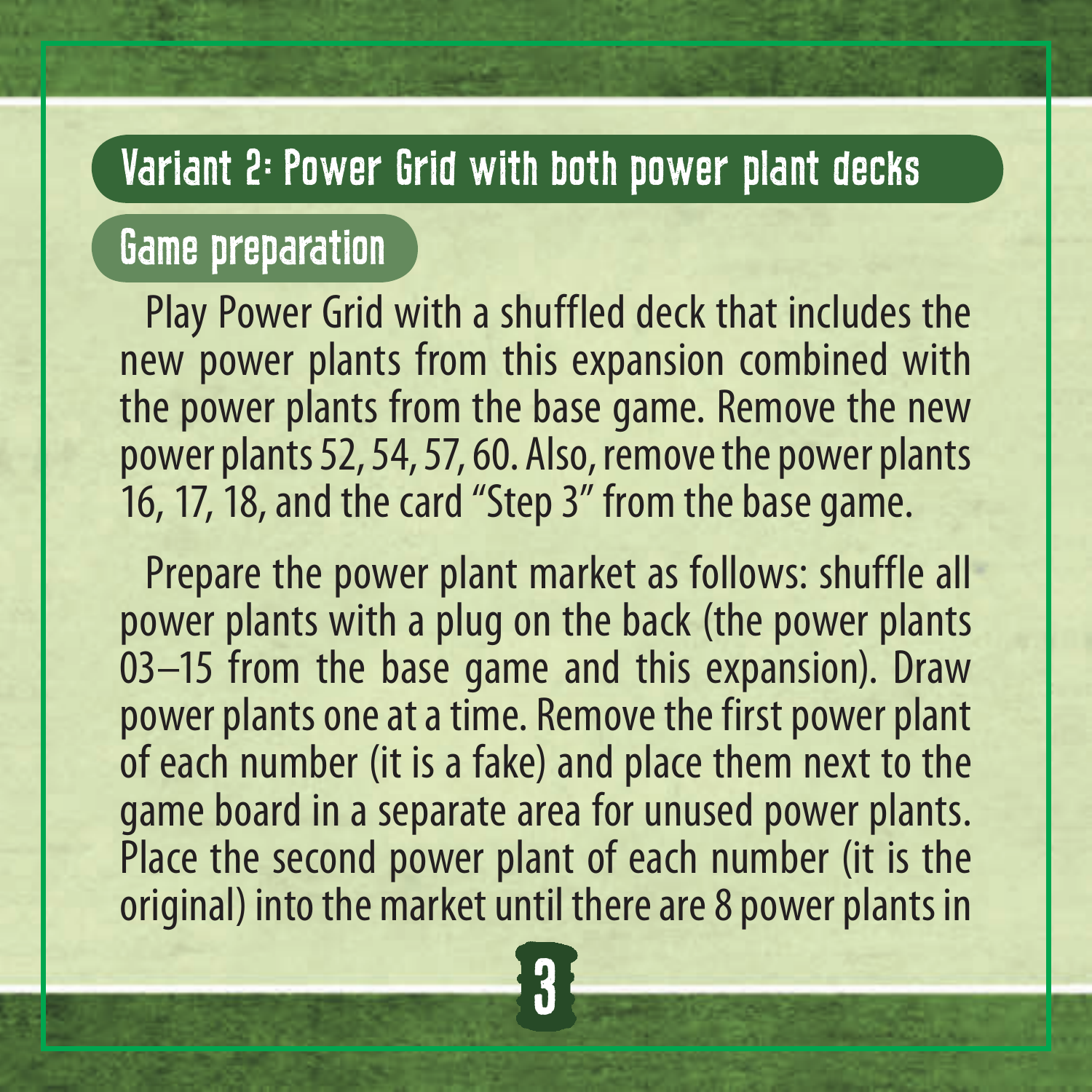the market. Sort these power plants in ascending order, so the 4 smallest power plants are in ascending order in the top row (the current market), and the other 4 are in ascending order in the bottom row (the future market).

Set aside the card "Step 3". Shuffle all remaining power plants (with a plug and with a socket on the back), and place them face down as a draw deck. Similar to the base game, remove a certain number of power plant pairs from the game depending on the number of players. To do so, draw power plants from the deck until you have placed 5 power plants for 2 players, 7 power plants for 3 players, or 3 power plants for 4 players as additional fakes in the area for unused power plants. Then, search the deck for the "original" power plants showing the same numbers and place them with their fake counterparts. Finally, shuffle the remaining deck of power plants and place the card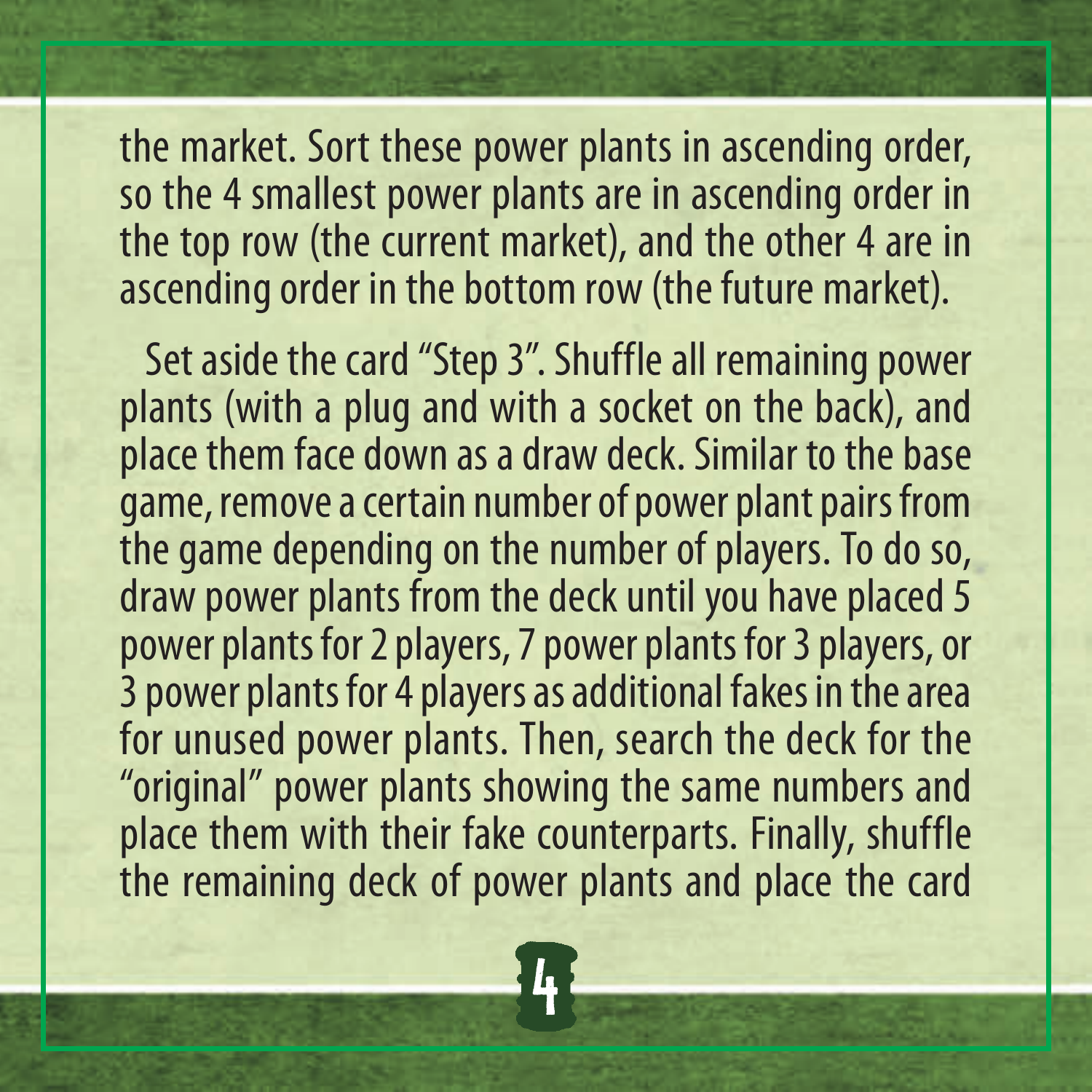#### "Step 3" face down at the bottom of the deck.

 Afterward, start the game. Each time you draw power plants from the deck, you now only remove the first fake power plant of each number and place it in the area of unused power plants, and place the second original power plant in the market.

### Variant 3: Power Grid+ with the big power plant deck

# Game preparation

Play the long game of Power Grid with the power plants of the base game and a few new big power plants from this expansion.

 Take all power plants and the card "Step 3" from the base game and the new power plants 46, 50, 52, 54, 57, which show a  $\frac{1}{2}$  at the top right.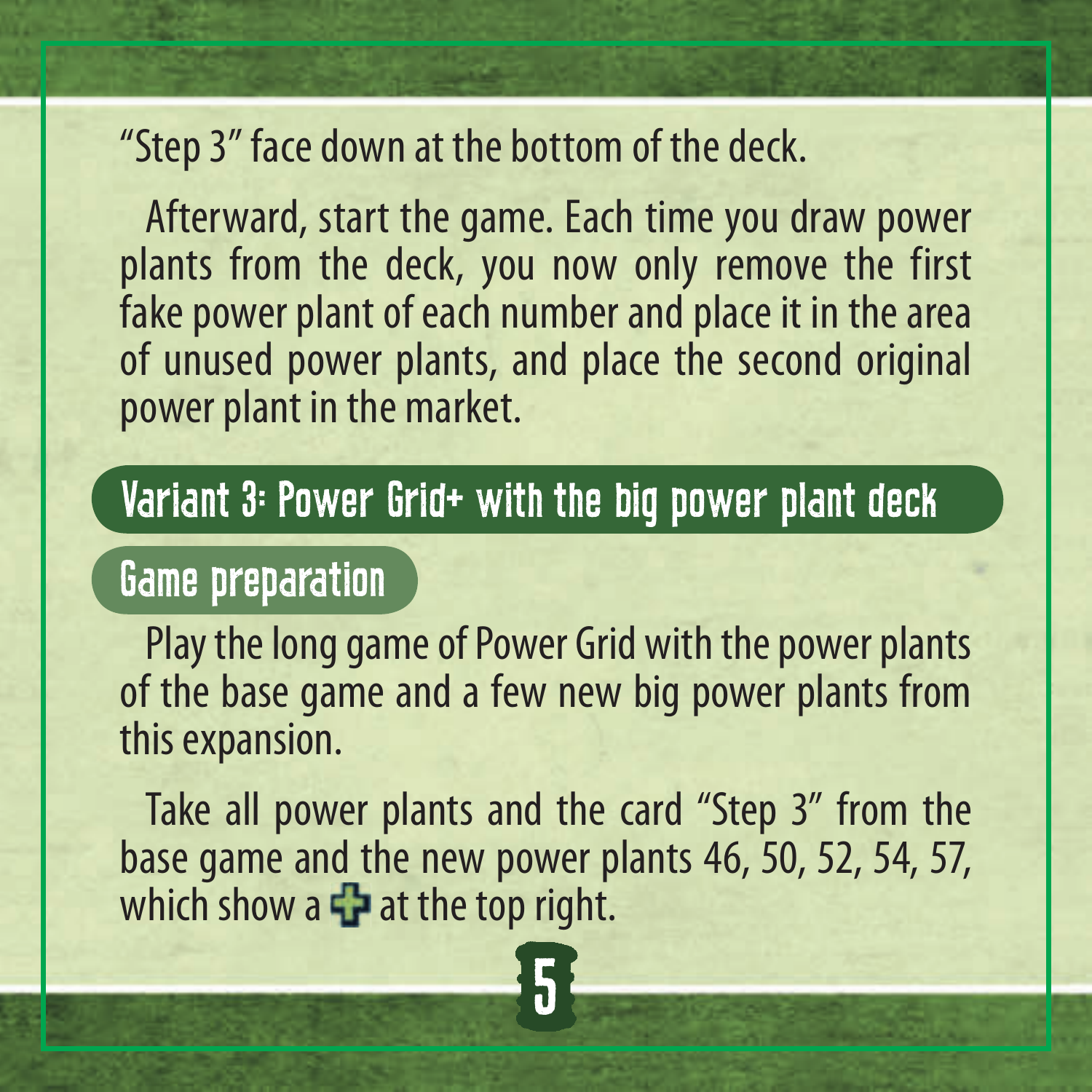The power plants 46 and 50 are in the deck twice. Always consider the new power plant  $\Gamma$  as the larger when deciding where to place it in the power plant market.

Prepare the power plant market as follows, but depending on the number of players, use the following numbers for the game:

| <b>Players</b> | <b>Preparation</b><br><i>(remove</i><br>power plants)   | <b>Preparation</b><br>(Choose<br>cities) | Step 2<br><i>(connected)</i><br>cities) | <b>Game end</b><br>(connected<br>cities) |
|----------------|---------------------------------------------------------|------------------------------------------|-----------------------------------------|------------------------------------------|
| 5              | 1 with plug on the back &<br>6 with sockets on the back | 24                                       |                                         | 20                                       |
| 3              | 2 with plug on the back &<br>7 with socket on the back  | 24                                       | R                                       | 20                                       |
| 4              | 1 with plug on the back &<br>4 with socket on the back  | 32                                       |                                         | 20                                       |
| 5              |                                                         | 40                                       |                                         | 18                                       |
| 6              |                                                         | 42                                       |                                         | 15                                       |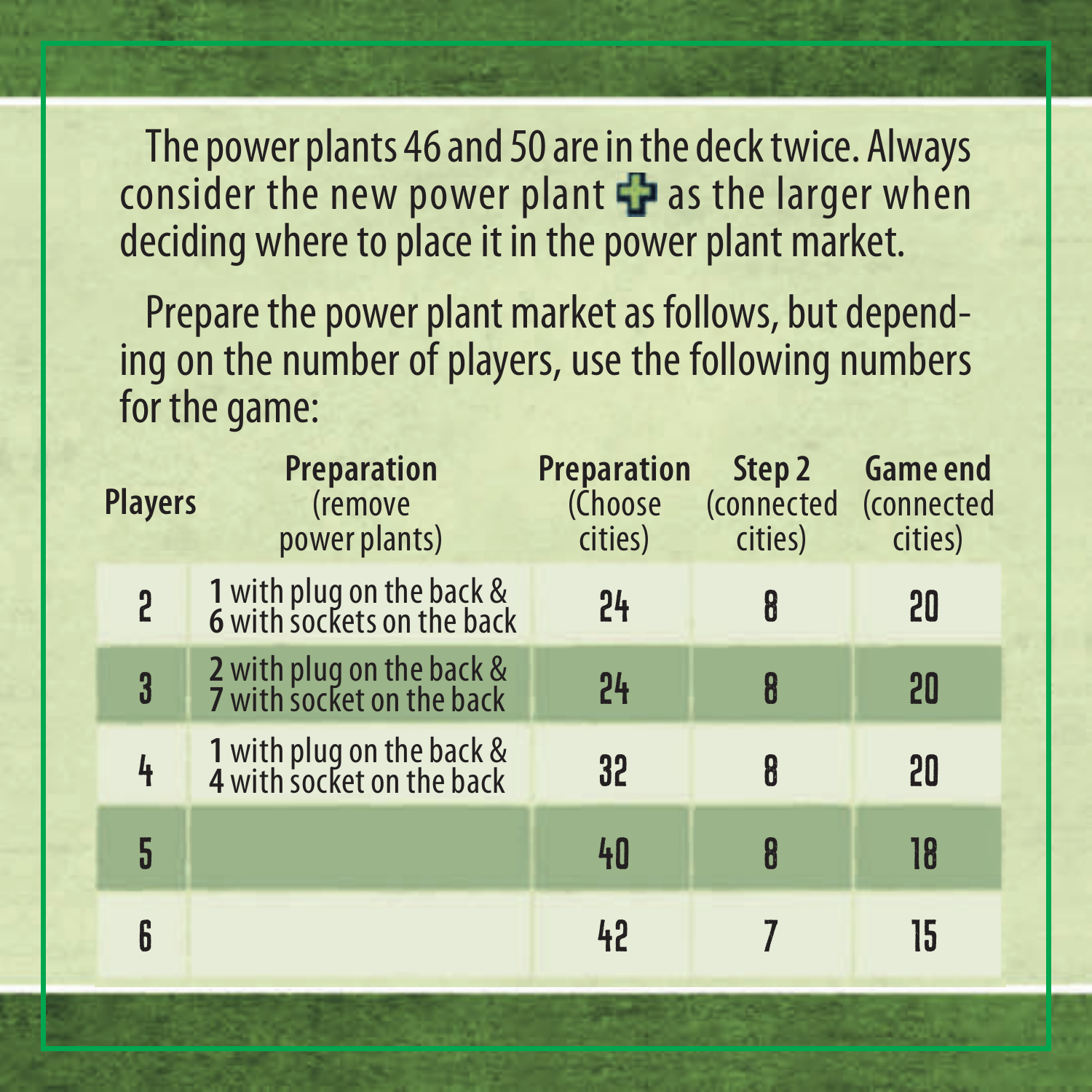Because the region arrangement does not work for this variant, simply choose the appropriate number of connected cities and ignore the connections to unused cities.

# Playing with the other map expansions

This small rules booklet does not offer enough space to explain all necessary changes for all map expansions.

If you want to know how to use these new power plants with all the map expansions, please visit our website **www.riograndegames.com**.

7

**Author:** Friedemann Friese **Graphics & Design:** Maura Kalusky **Production:** Henning Kröpke © 2021, 2F-Spiele, Bremen/Germany